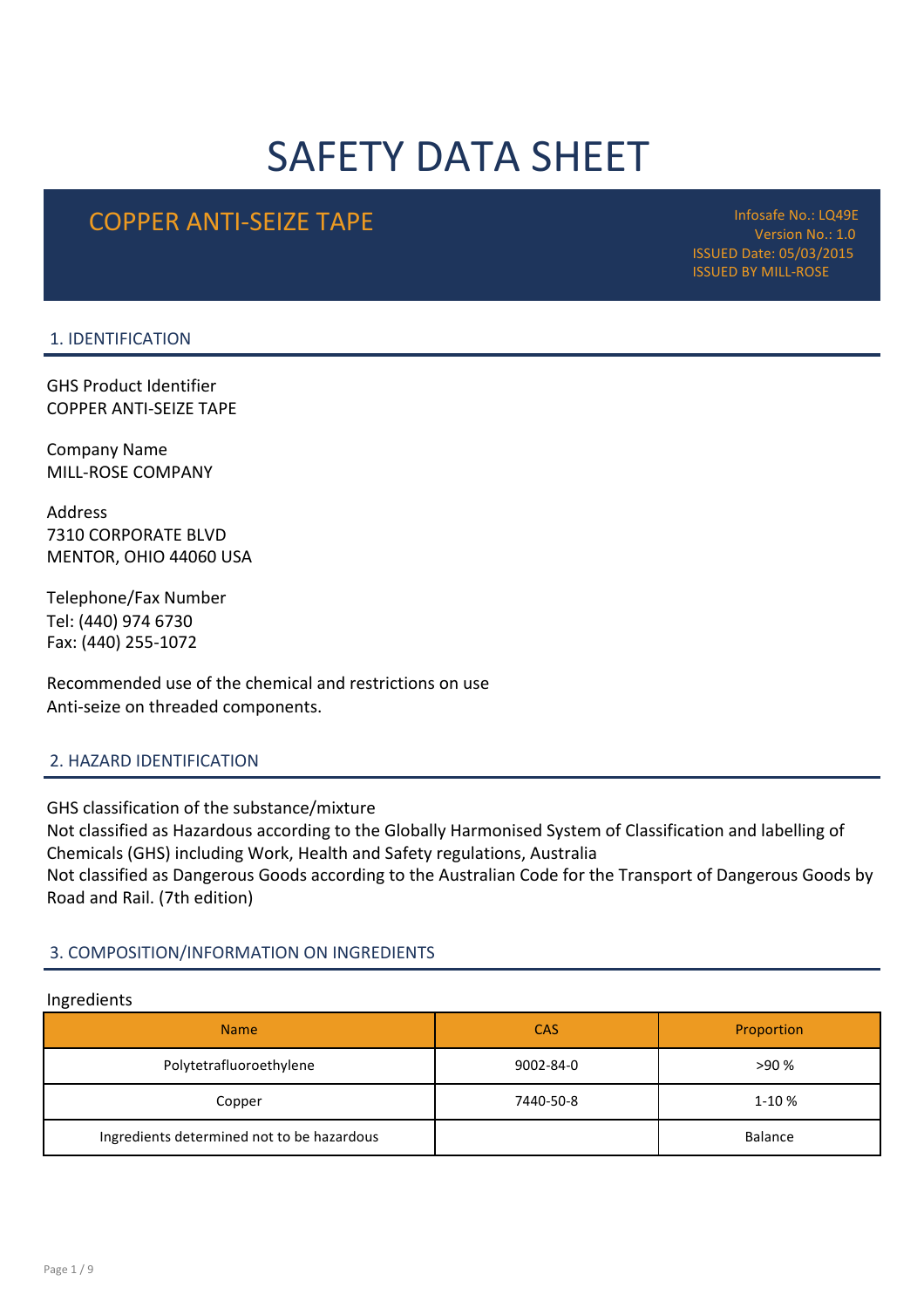#### 4. FIRST-AID MEASURES

#### Inhalation

Not considered a potential route of exposure. However, if inhaled, remove affected person from contaminated area. Keep at rest until recovered. If symptoms develop and/or persist seek medical attention.

#### Ingestion

Unlikely due to form of product. However, if ingested, do not induce vomiting. Wash out mouth thoroughly with water. If symptoms develop seek medical attention.

Skin

Wash affected area thoroughly with soap and water. If symptoms develop seek medical attention.

#### Eye contact

If in eyes, hold eyelids apart and flush the eyes continuously with running water. Remove contact lenses. Continue flushing for several minutes until all contaminants are washed out completely. If symptoms develop and/or persist seek medical attention.

First Aid Facilities Eyewash and normal washroom facilities.

Advice to Doctor Treat symptomatically.

#### **5. FIRE-FIGHTING MEASURES**

Suitable Extinguishing Media Use carbon dioxide, dry chemical or foam.

Hazards from Combustion Products

Under fire conditions above  $260^{\circ}$ C this product may emit toxic and/or irritating fumes, smoke and gases including carbon monoxide, carbon dioxide, oxides of nitrogen, carbonyl fluoride and hydrogen fluoride.

Specific Hazards Arising From The Chemical Combustible solid; will readily burn under fire conditions.

Decomposition Temperature  $> 260^{\circ}$ C

#### Precautions in connection with Fire

Fire fighters should wear Self-Contained Breathing Apparatus (SCBA) operated in positive pressure mode and full protective clothing to prevent exposure to vapours or fumes. Water spray may be used to cool down heat- exposed containers. Fight fire from safe location. This product should be prevented from entering drains and watercourses.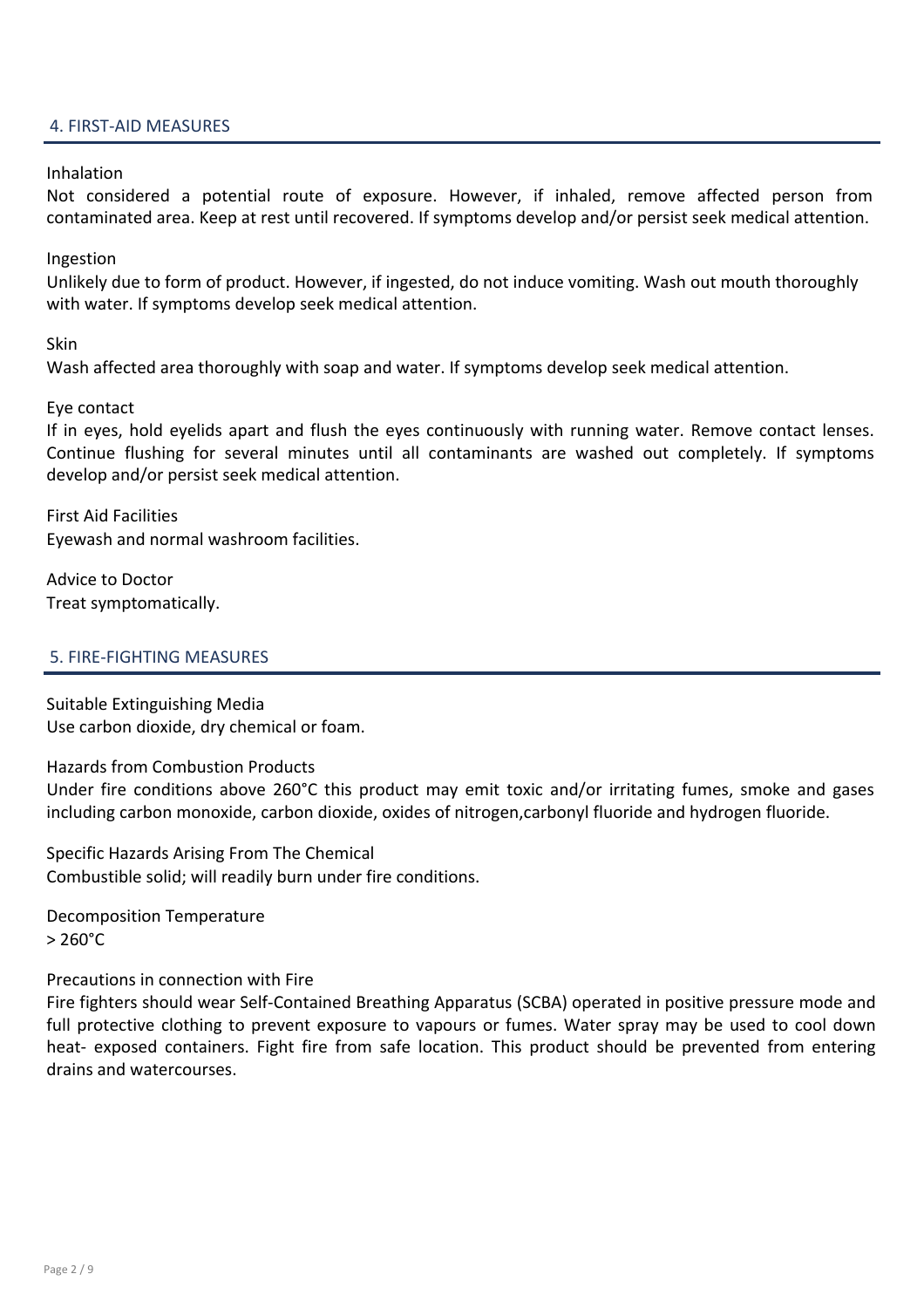#### 6. ACCIDENTAL RELEASE MEASURES

#### Emergency Procedures

Wear appropriate personal protective equipment and clothing to prevent exposure. Collect the material and place into a suitable labelled container. Dispose of waste according to the applicable local and national regulations. If contamination of sewers or waterways occurs inform the local water and waste management authorities in accordance with local regulations.

#### 7. HANDLING AND STORAGE

#### Precautions for Safe Handling

Avoid exposure. Use only in a well ventilated area. Keep containers tightly closed. Prevent the build up of dusts, mists or vapours in the work atmosphere. Do not use near ignition sources. Maintain high standards of personal hygiene i.e. Washing hands prior to eating, drinking, smoking or using toilet facilities.

Conditions for safe storage, including any incompatabilities

Store in a cool, dry, well-ventilated area, out of direct sunlight. Ensure that storage conditions comply with applicable local and national regulations.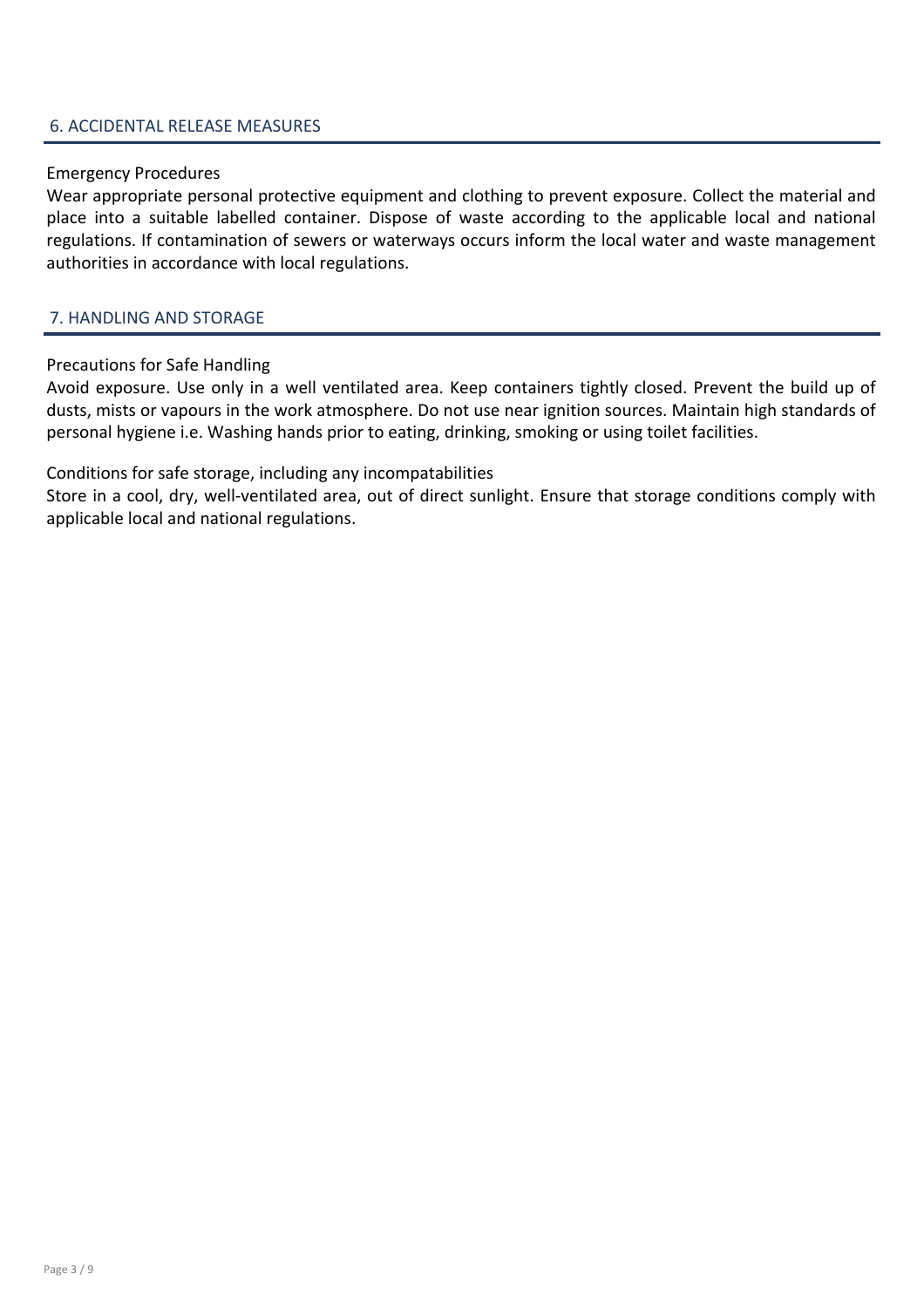#### Occupational exposure limit values

No exposure standards have been established for this material. However, the available exposure limits for ingredients are listed below:

Copper TWA:  $1$ (Dust and mist) mg/m<sup>3</sup>

TWA (Time Weighted Average): The average airborne concentration of a particular substance when calculated over a normal eight-hour working day, for a five-day week.

#### Polytetrafluoroethylene

The material is not normally an inhalation hazard at temperatures below  $260^{\circ}$ C as it remains an inert solid. however, exposure to thermal degradation products at temperatures above 260°C or fumes from tobacco contaminated with particles of the product may result in 'polymer fume fever' or influenza-like symptoms (chills, headaches, difficulty in breathing and fever). symptoms may appear several hours after exposure but will disappear within 24-48 hours. There are exposure standards for decomposition products.

Hydrogen fluoride TWA: 3 ppm TWA:  $2.6 \text{ mg/m}^3$ NOTICE: Peak limitation

Carbonyl fluoride is the main decomposition product formed when Polytetrafluoroethylene is subjected to extended exposure at normal sintering temperatures (400ºC). Carbonyl fluoride is immediately converted to highly corrosive hydrogen fluoride in the presence of moist air.

#### Copper

The chief effect from industrial exposures is on the upper respiratory tract, expressing itself as a metal fume fever with atrophic changes in the nasal mucas membrane and subjective effects associated with the irritative nature of the copper fume, dusts and mists. Sneezing, coughing and digestive disorders can result from inhalation of copper dust.

TWA (Time Weighted Average): The average airborne concentration of a particular substance when calculated over a normal eight-hour working day, for a five-day week. Peak Limitation: A ceiling concentration which should not be exceeded over a measurement period which should be as short as possible but not exceeding 15 minutes.

Biological Limit Values No biological limits allocated.

Appropriate Engineering Controls Use with good general ventilation.

Respiratory Protection Generally not required. Reference should be made to Australian Standards AS/ NZS 1715, Selection, Use and Maintenance of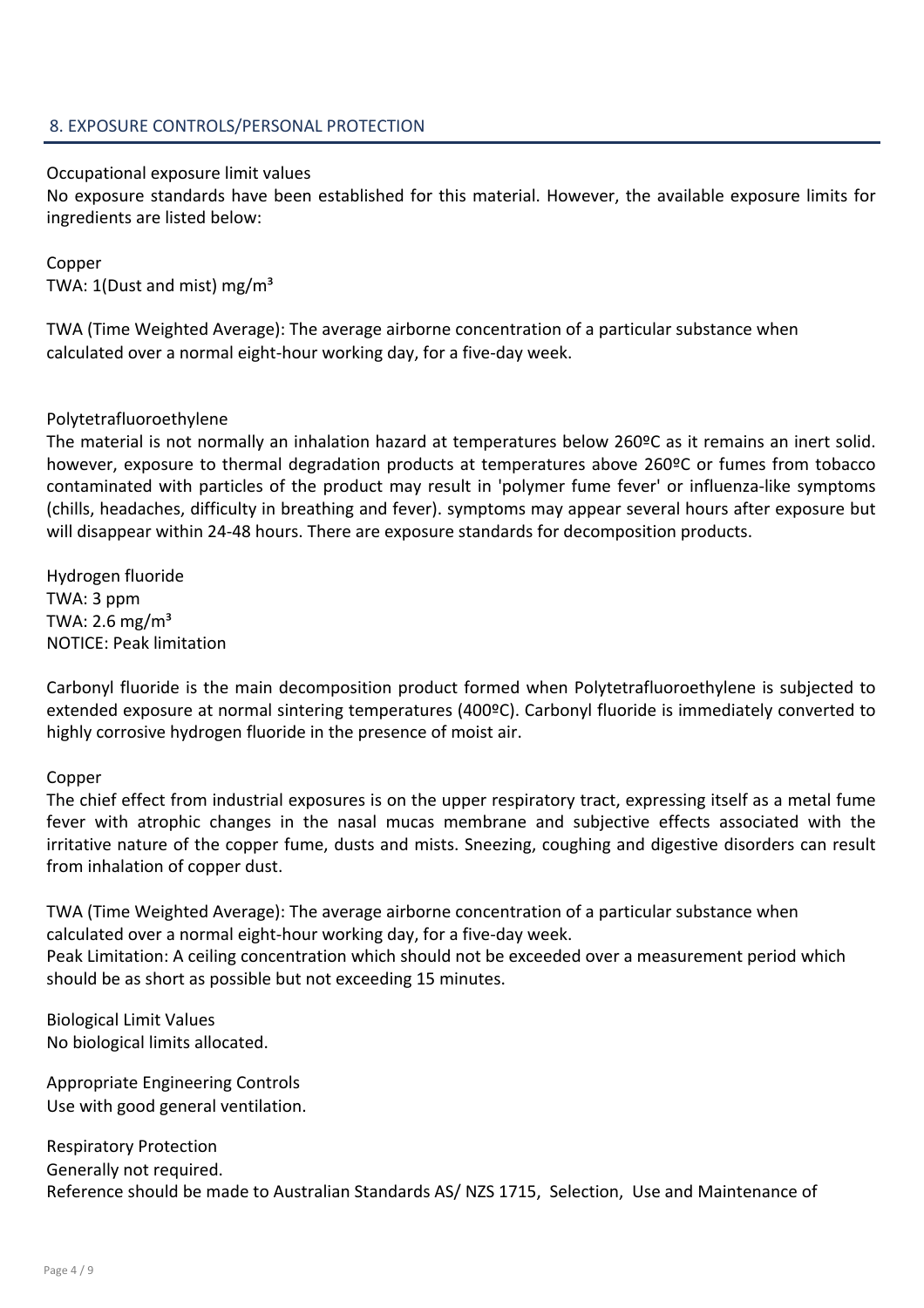Respiratory Protective Devices; and AS/NZS 1716, Respiratory Protective Devices, in order to make any necessary changes for individual circumstances.

Eye Protection Generally not required. Eye protection should conform with Australian/New Zealand Standard AS/NZS 1337 - Eye Protectors for Industrial Applications.

Hand Protection None required, when used as intended. Reference should be made to AS/ NZS 2161. 1: Occupational protective gloves - Selection, use and maintenance.

Body Protection

Suitable protective workwear, e.g. cotton overalls buttoned at neck and wrist is recommended. Chemical resistant apron is recommended where large quantities are handled.

# **9. PHYSICAL AND CHEMICAL PROPERTIES**

Appearance Copper coloured film

Colour Copper

**Odour** Odourless

Decomposition Temperature  $> 260^{\circ}$ C

**Melting Point** Not available

**Freezing Point** Not available

**Boiling Point** Not available

Solubility in Water Insoluble

Specific Gravity 2.7

pH Not available

Vapour Pressure Not available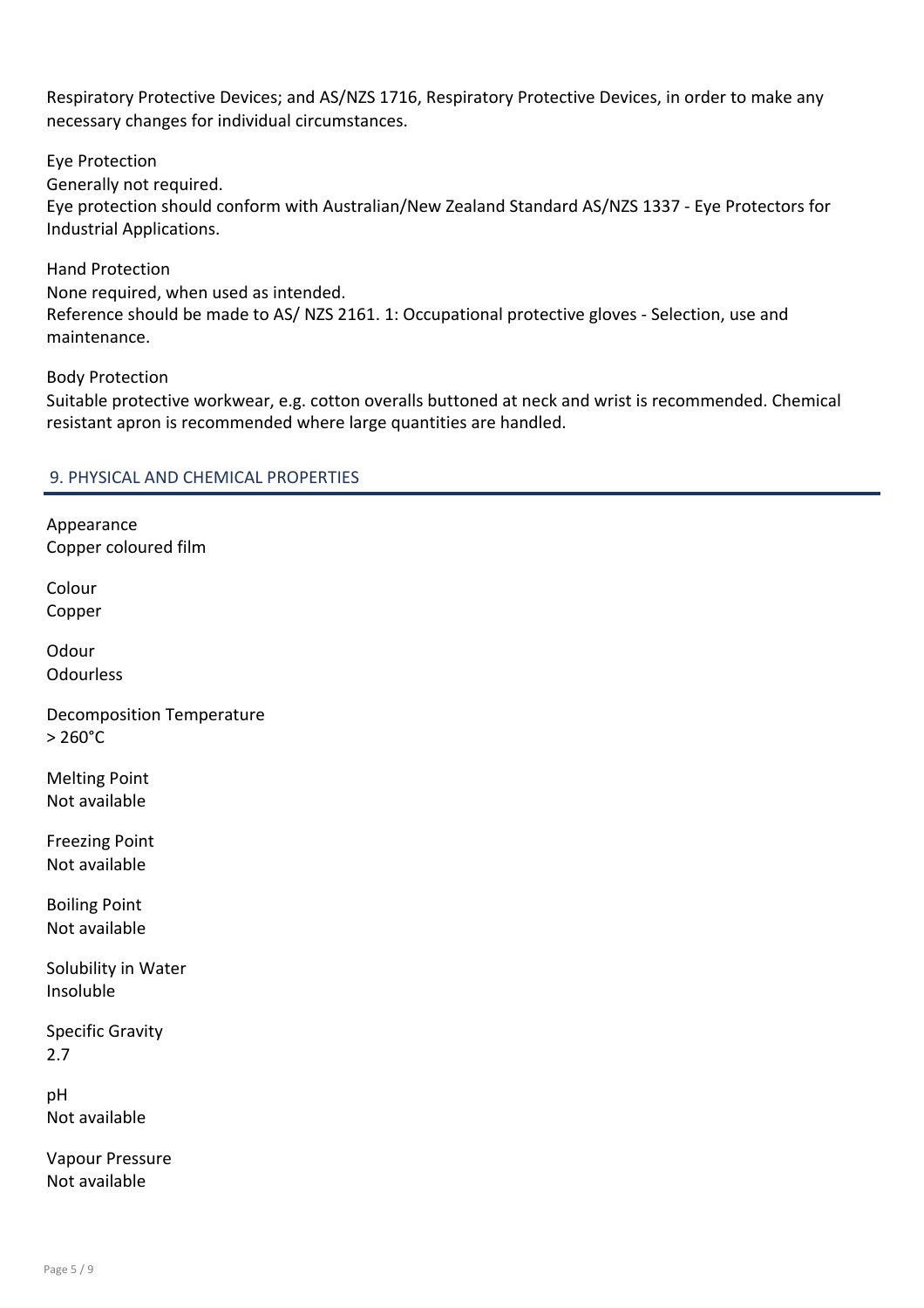Vapour Density (Air=1) Not available

Evaporation Rate Not available

Viscosity Not available

Partition Coefficient: n-octanol/water Not available

Density Not available

Flash Point Not available

Flammability Combustible

Auto-Ignition Temperature Not available

Explosion Limit - Upper Not available

Explosion Limit - Lower Not available

#### 10. STABILITY AND REACTIVITY

Chemical Stability Stable under normal conditions of storage and handling.

Reactivity and Stability Reacts with incompatible materials.

Conditions to Avoid Temperatures above 260ºC without adequate ventilation.

Incompatible materials

Alkali metals, extremely potent oxidisers e. g. fluorine, chlorine tri- fluoride, 80% NAOH or KOH, metal hydrides such as boranes (e.g. B2H6) aluminium chloride, ammonia, certain amines (R-NH2)imines (RH-NH) and 70% nitric acid at temperatures near 260ºC. Do not use on oxygen lines. Concentrated acids might react with metal powders dispersed through the tape.

Hazardous Decomposition Products

Thermal decomposition may result in the release of toxic and/or irritating fumes including carbon monoxide, carbon dioxide, carbonyl fluoride and hydrogen fluoride.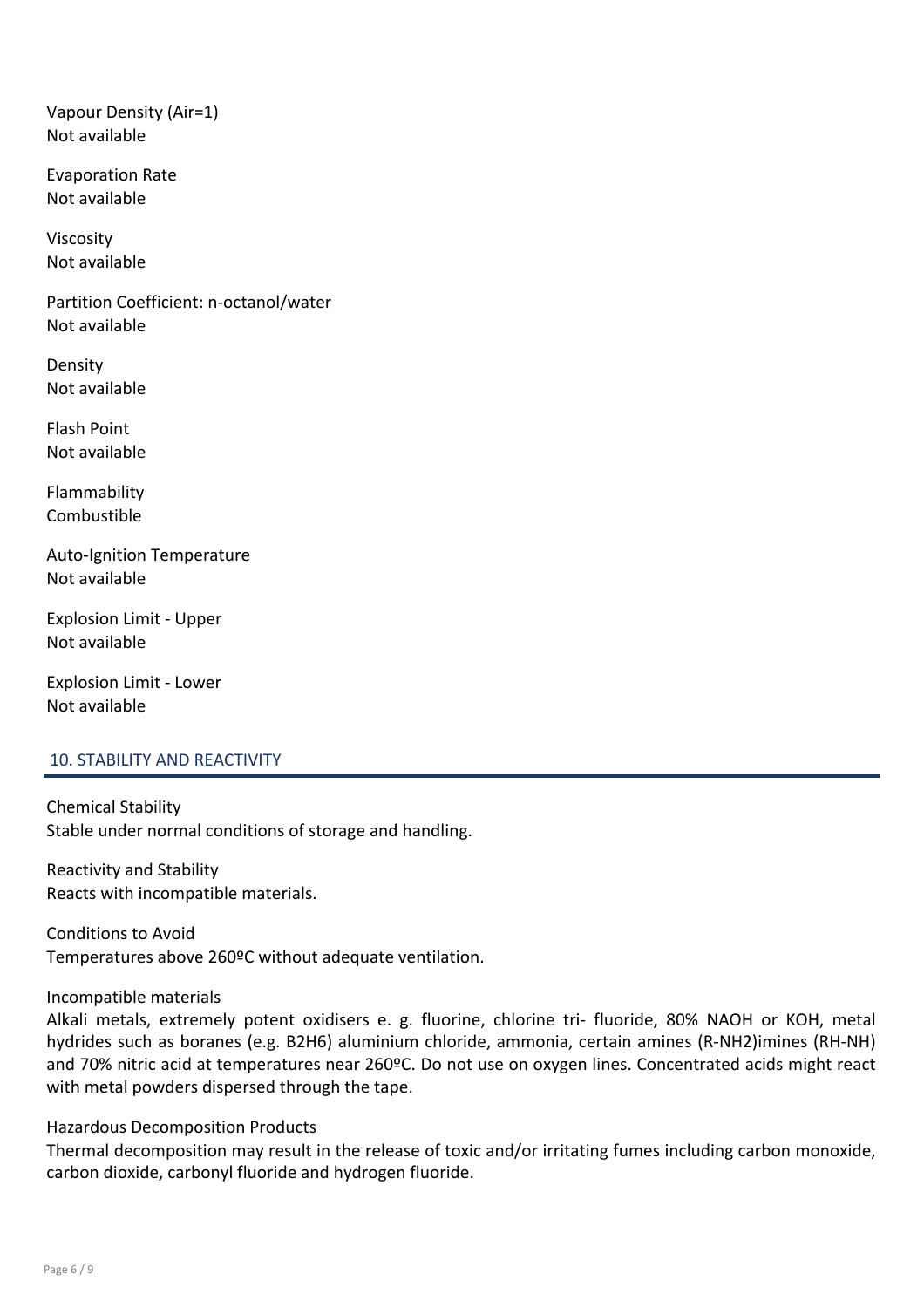Possibility of hazardous reactions Not available

Hazardous Polymerization Will not occur.

### 11. TOXICOLOGICAL INFORMATION

Toxicology Information No toxicity data available for this material.

Ingestion Ingestion of this product may irritate the gastric tract causing nausea and vomiting.

Inhalation No adverse effects expected.

Skin

May be irritating to skin. The symptoms may include redness, itching and swelling.

Eye

May be irritating to eyes. The symptoms may include redness, itching and tearing.

Respiratory sensitisation Not expected to be a respiratory sensitiser.

Skin Sensitisation Not expected to be a skin sensitiser.

Germ cell mutagenicity Not considered to be a mutagenic hazard.

Carcinogenicity Not considered to be a carcinogenic hazard. Polytetrafluoroethylene is listed as a Group 3: Not classifiable as to carcinogenicity to humans according to International Agency for Research on Cancer (IARC).

Reproductive Toxicity Not considered to be toxic to reproduction.

STOT-single exposure Not expected to cause toxicity to a specific target organ.

STOT-repeated exposure Not expected to cause toxicity to a specific target organ.

Aspiration Hazard Not expected to be an aspiration hazard.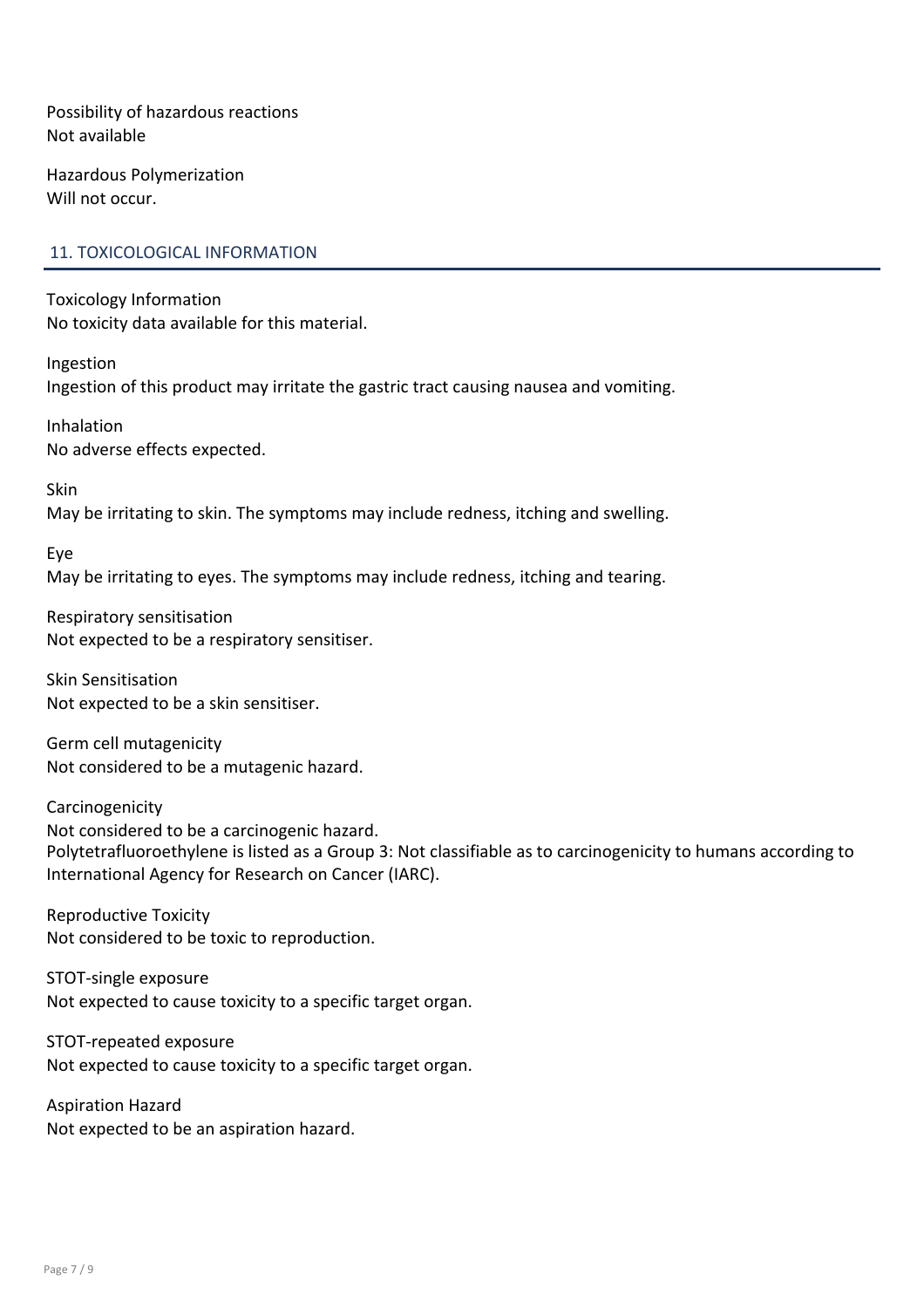#### 12. ECOLOGICAL INFORMATION

Ecotoxicity No ecological data available for this material.

Persistence and degradability Not available

Mobility Not available

Bioaccumulative Potential Not available

**Other Adverse Effects** Not available

Environmental Protection Prevent this material entering waterways, drains and sewers.

#### 13. DISPOSAL CONSIDERATIONS

#### Disposal considerations

The disposal of the spilled or waste material must be done in accordance with applicable local and national regulations.

#### 14. TRANSPORT INFORMATION

Transport Information Road and Rail Transport: Australia: Not classified as Dangerous Goods according to the Australian Code for the Transport of Dangerous Goods by Road and Rail (ADG Code) (7th edition).

Marine Transport (IMO/IMDG):

Not classified as Dangerous Goods by the criteria of the International Maritime Dangerous Goods Code (IMDG Code) for transport by sea.

#### Air Transport (ICAO/IATA):

Not classified as Dangerous Goods by the criteria of the International Air Transport Association (IATA) Dangerous Goods Regulations for transport by air.

U.N. Number None Allocated

UN proper shipping name None Allocated